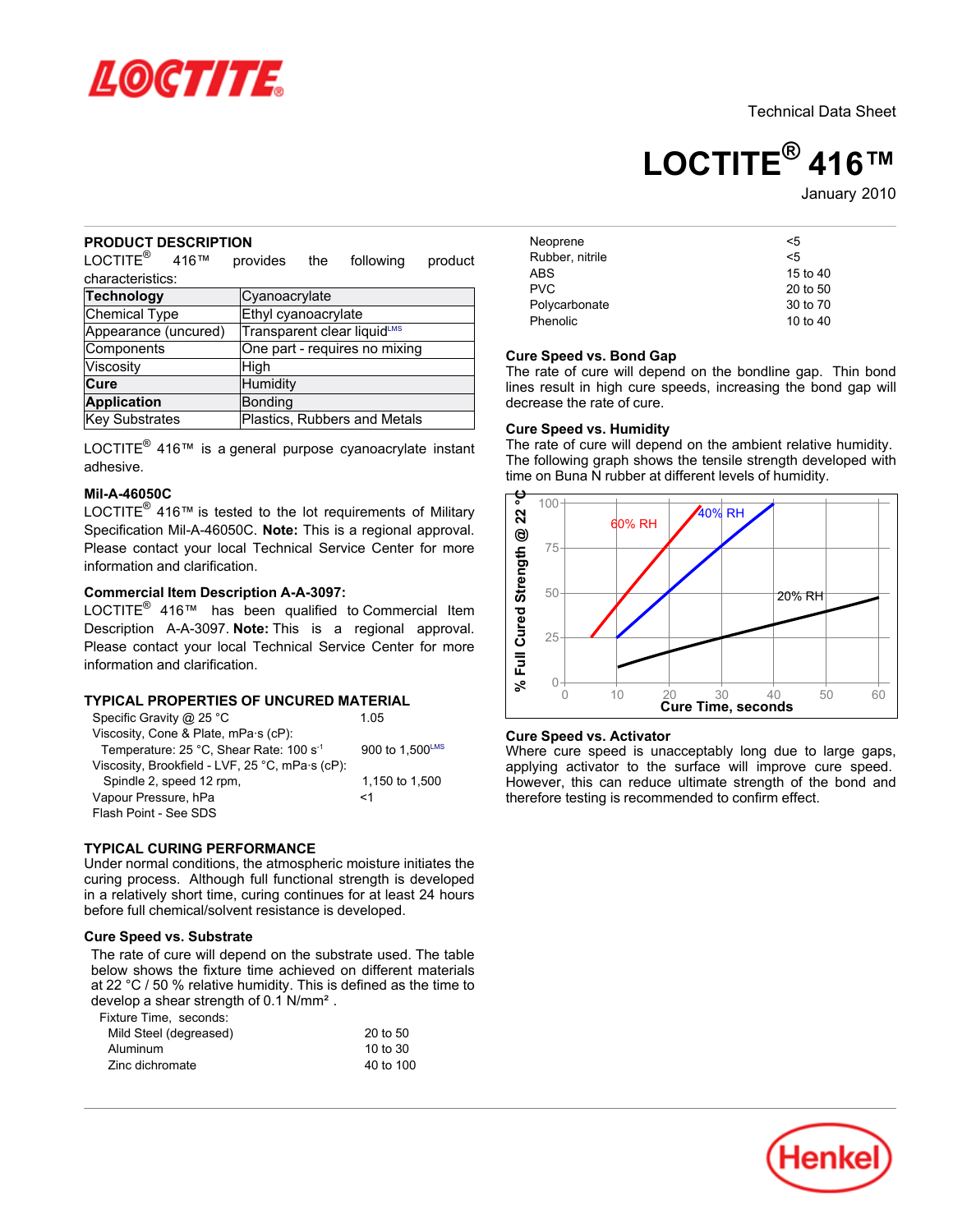# **TYPICAL PROPERTIES OF CURED MATERIAL**

# After 24 hours @ 22 °C

| <b>Physical Properties:</b>                                       |                      |
|-------------------------------------------------------------------|----------------------|
| Coefficient of Thermal Expansion,<br>ISO 11359-2. K <sup>-1</sup> | $100 \times 10^{-6}$ |
| Coefficient of Thermal Conductivity, ISO 8302,<br>W/(m·K)         | 0 1                  |
| Softening Point, DIN EN 1427, °C                                  | 165                  |
| Electrical Properties:                                            |                      |
| Dielectric Constant / Dissipation Factor, IEC 60250:              |                      |
| $0.1$ kHz                                                         | 2 to $3.3 / 0.02$    |

| 1 kHz                                      | 2 to $3.5 / < 0.02$                        |
|--------------------------------------------|--------------------------------------------|
| $10$ kHz                                   | 2 to $3.5 / < 0.02$                        |
| Volume Resistivity, IEC 60093, $\Omega$ cm | $2 \times 10^{15}$ to $10 \times 10^{15}$  |
| Surface Resistivity, IEC 60093, Ω          | $10 \times 10^{15}$ to 80 $\times 10^{15}$ |
| Dielectric Breakdown Strength,             | 25                                         |
| IEC 60243-1, kV/mm                         |                                            |

# **TYPICAL PERFORMANCE OF CURED MATERIAL Adhesive Properties**

# After 24 hours @ 22 °C

| Lap Shear Strength, ISO 4587: |                   |                             |
|-------------------------------|-------------------|-----------------------------|
| Steel (grit blasted)          | N/mm <sup>2</sup> | 18 to 26                    |
|                               | (psi)             | $(2,610 \text{ to } 3,770)$ |
| Aluminum (etched)             |                   | $N/mm2$ 12 to 19            |
|                               | (psi)             | $(1,740 \text{ to } 2,755)$ |
| Zinc dichromate               |                   | $N/mm2$ 6 to 13             |
|                               | (psi)             | (870 to 1,885)              |
| ABS                           |                   | N/mm <sup>2</sup> 6 to 20   |
|                               | (psi)             | (870 to 2,900)              |
| <b>PVC</b>                    |                   | $N/mm2$ 6 to 20             |
|                               | (psi)             | (870 to 2,900)              |
| Polycarbonate                 | N/mm <sup>2</sup> | 5 to 20                     |
|                               | (psi)             | (725 to 2,900)              |
| Phenolic                      |                   | N/mm <sup>2</sup> 5 to 15   |
|                               | (psi)             | (725 to 2,175)              |
| Neoprene                      |                   | N/mm <sup>2</sup> 5 to 15   |
|                               | (psi)             | (725 to 2,175)              |
| Nitrile                       |                   | $N/mm2$ 5 to 15             |
|                               | (psi)             | (725 to 2,175)              |
| Tensile Strength, ISO 6922:   |                   |                             |
| Steel                         | N/mm <sup>2</sup> | 12 to 25                    |
|                               | (psi)             | $(1,740 \text{ to } 3,625)$ |
| Buna-N                        |                   | N/mm <sup>2</sup> 5 to 15   |
|                               | (psi)             | (725 to 2,175)              |
|                               |                   |                             |
| "T" Peel Strength, ISO 11339: |                   |                             |
| Steel (degreased)             | N/mm              | < 0.5                       |
|                               | (lb/in)           | (2.8)                       |
|                               |                   |                             |
| After 10 seconds @ 22 °C      |                   |                             |
| Tensile Strength, ISO 6922:   |                   |                             |
| Buna-N                        | N/mm <sup>2</sup> | $≥6.0$ <sup>LMS</sup>       |
|                               | (psi)             | (≥870)                      |
|                               |                   |                             |

# **TYPICAL ENVIRONMENTAL RESISTANCE**

Cured for 1 week @ 22 °C Lap Shear Strength, ISO 4587: Mild Steel (grit blasted)



## **Heat Aging**

Aged at temperature indicated and tested @ 22 °C



## **Chemical/Solvent Resistance**

Aged under conditions indicated and tested @ 22 °C.

|                                          |    | % of initial strength |      |       |
|------------------------------------------|----|-----------------------|------|-------|
| <b>Environment</b>                       | °C | 100 h                 | 500h | 1000h |
| Motor oil (MIL-L-46152)                  | 40 | 100                   | 100  | 95    |
| Gasoline                                 | 22 | 100                   | 100  | 100   |
| Isopropanol                              | 22 | 100                   | 100  | 100   |
| Ethanol                                  | 22 | 100                   | 100  | 100   |
| Freon TA                                 | 22 | 100                   | 100  | 100   |
| 1.1.1 Trichloroethane                    | 22 | 100                   | 100  | 100   |
| Heat/humidity 95% RH                     | 40 | 80                    | 75   | 65    |
| Heat/humidity 95% RH<br>on polycarbonate | 40 | 100                   | 100  | 100   |

# **GENERAL INFORMATION**

**This product is not recommended for use in pure oxygen and/or oxygen rich systems and should not be selected as a sealant for chlorine or other strong oxidizing materials.**

**For safe handling information on this product, consult the Safety Data Sheet (SDS).**

# **Directions for use:**

- 1. For best performance bond surfaces should be clean and free from grease.
- 2. This product performs best in thin bond gaps (0.05 mm).
- 3. Excess adhesive can be dissolved with Loctite cleanup solvents, nitromethane or acetone.